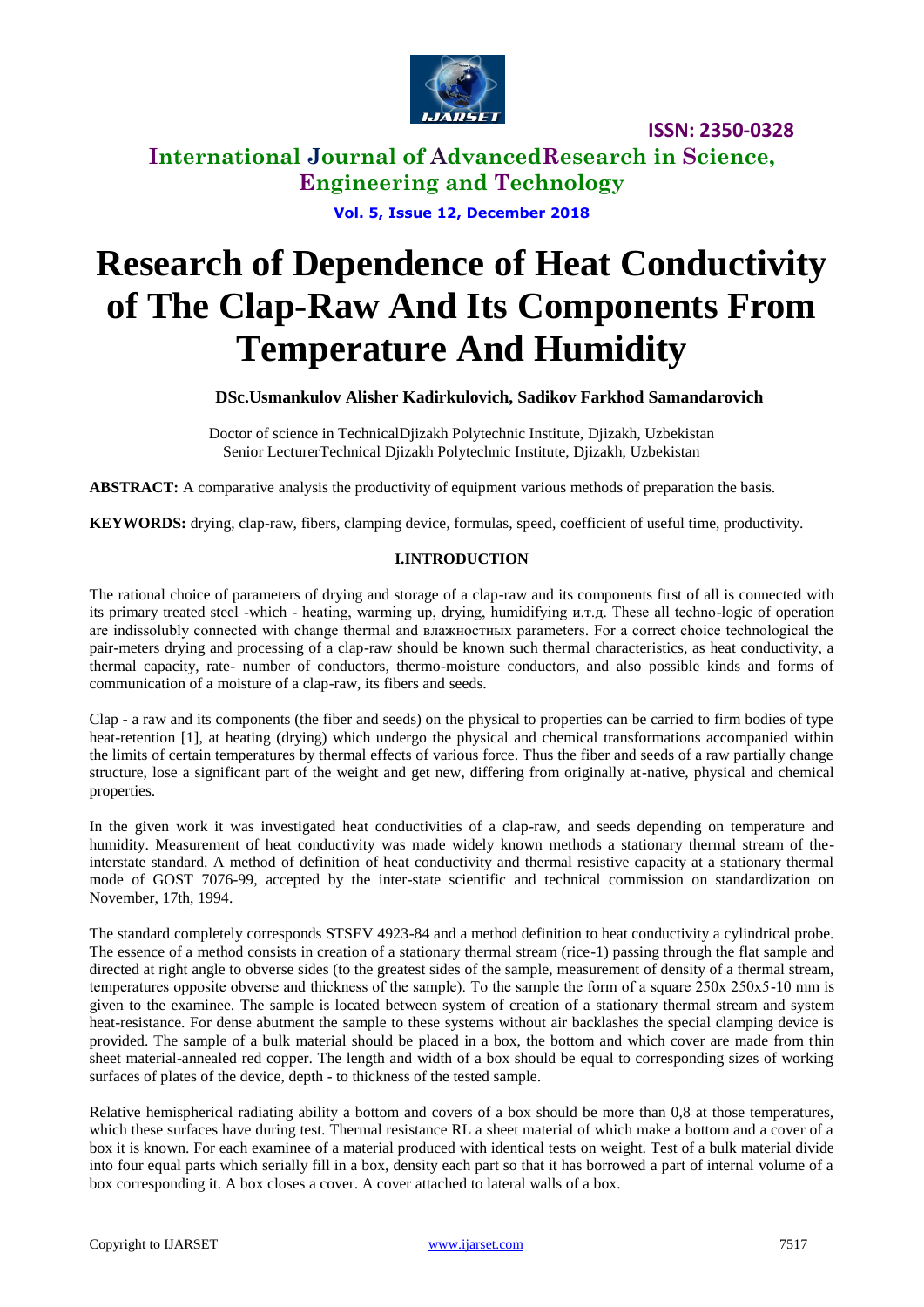

**ISSN: 2350-0328 International Journal of AdvancedResearch in Science, Engineering and Technology**

#### **Vol. 5, Issue 12, December 2018**

Weigh a box with the sample of a bulk material. On definitely value of weight of a box with the sample and to preliminary certain values of internal volume and weights of an empty box calculate moisture of the sample of a bulk material. The error of definition of weight and the size of samples not should be more than 0,5. Then the system is checked on tightness by manufacturing facilities a box under a vacuum cap and eviction. Thus loss of weight should not exceed accuracy of analytical weights. Power supply systems of installation and devices join, and get warm in current of 30 minutes. At work with temperatures from above 1500С it is necessary to include system in cooling of a casing of installation. Shortening an input of voltmeter V7-21 its indications on a zero are established at a limit of measurements. This item is necessary for carrying out periodically.



Figure 1. The scheme of the thermal block of installation

1 - heat-insulated a casing; 2 - a security zone of the converter warmly a stream; 3 clamping device; 4 - converters of temperature; 5 - converters of a thermal stream; 6, 8 - heat-insulated; 7 sample.

Establish preset values of temperatures of a refrigerator, switch on system of automatic control of temperature fridge, at temperatures below 1000С the system of water delivery on fridge with the purpose of reliable work heat-resistance joins. On the basic heater a feed moves, and its adjustment achieve a demanded difference of temperatures on a surface heat-resistance. Systems of automatic adjustment of temperature modes join. After such warming up - the sample a subject test place in the device. An arrangement of the sample - horizontal, a direction of a thermal stream from top to down.

During test the difference of temperatures of obverse sides of sample D Tu should make no more than 3-4 K. Through each 5-10 minutes dream-toil signals heat measure and gauges of temperatures of obverse sides, and the capacity submitted on a heater of a zone of measurement of a hot plate of the device. Thermal stream through tested the sample consider established (stationary) if values of thermal resistance (heat conductivity) of the sample, calculated by results of five measurements of signals of gauges of temperatures and capacities, on the basic heater, differ from each other less than on 0,5, thus these sizes do not increase and do not decrease monotonously. Up additional uniformity of a thermal stream it was supervised with with the help of heat measure with 128 contacts of thermocouples located on it and automatically measurements. After the termination of test define weight sample M3 if change of weight no more than 0,5, experience is considered is lead successfully. If the system is checked on tightness with new fresh test, and experiment again is spent.

#### **II. EXPERIMENTAL RESULTS**

In figure 2-4 curve dependences of heat conductivity of a clap-raw  $(p.2)$  fibers  $(p.3)$  and seeds (рис.4) from temperature of the humidity, received by practical consideration are presented. The received dependences show, that at humidity it is less than 20 dependence of heat conductivity of a clap of a raw and its components from temperature is close to linear, and at humidity from above 20 and above it sharply increases, that is connected with heat-changing parameters between components as clap of a raw, and its components at great values of temperature and humidity.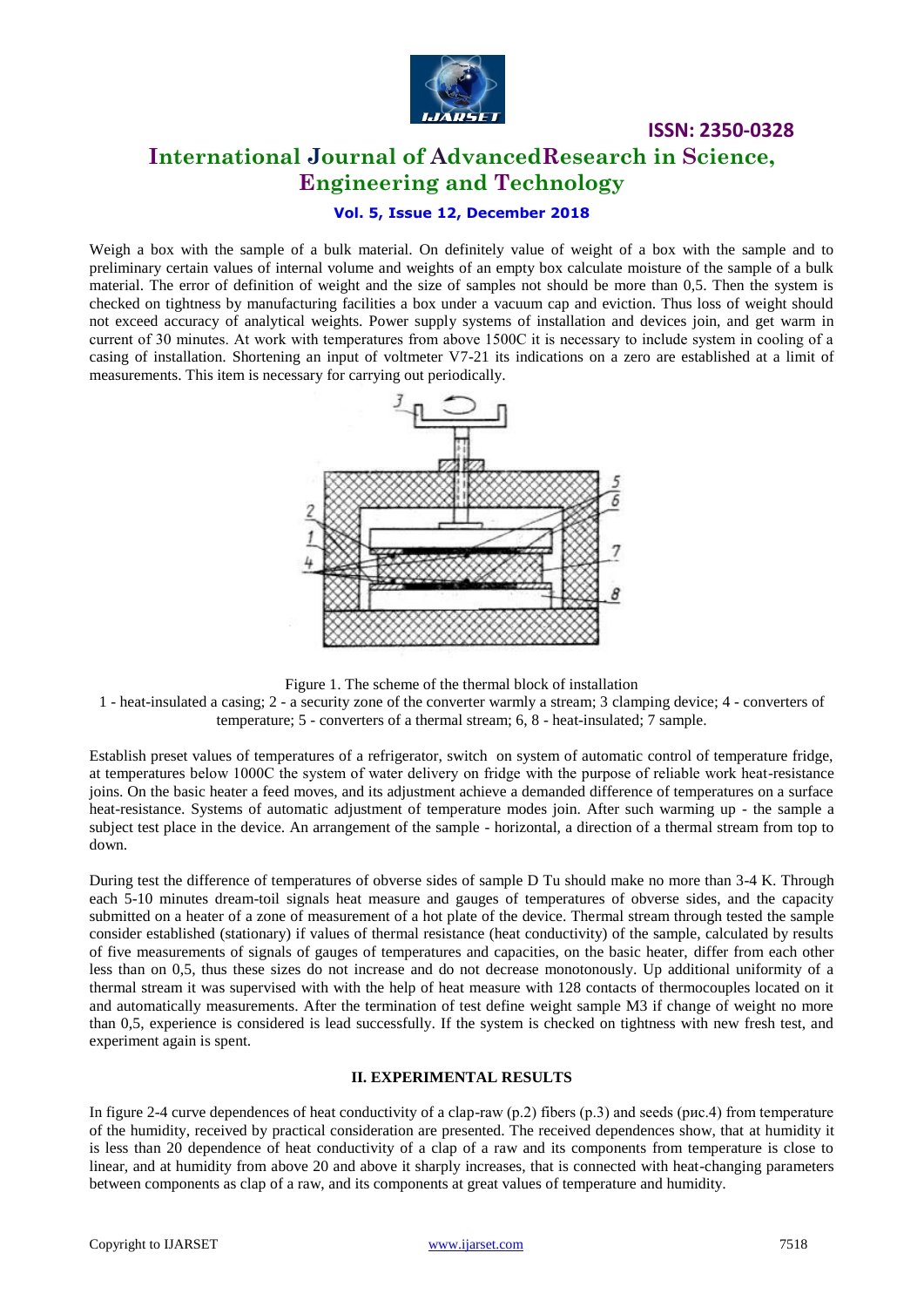

# **International Journal of AdvancedResearch in Science, Engineering and Technology**

**Vol. 5, Issue 12, December 2018**

Let's enter density of a clap of raw  $\int_{-\infty}^{\infty} a_x$  and its components (a fiber- $\int_{-\infty}^{\infty} a_x$ , lowered seeds -  $\int_{-\infty}^{\infty} a_x$ ) in the modular condition, defined under formulas

 $\rho_{ax} = m_1 \rho_1 + m_2 \rho_2 + m_3 \rho_3 + m_4 \rho_4$ ,  $\rho_{ax} = m_1 \rho_1 + m_2 \rho_2 + m_4 \rho_4$ ,  $\rho_{ax} = m_1 \rho_1 + m_3 \rho_3 + m_4 \rho_4$  where  $\rho_1$ ,  $\rho_2$ ,  $\rho_3$  and  $\rho_4$  - true density of air, a fiber, seeds and water;  $m_1$ ,  $m_2$ ,  $m_3$  and  $m_4$  - according to their concentration in shares of unit,



Figure 2. Dependence of heat conductivity of a clap-raw on temperature at different moisture (density of 110 kg/m<sup>3</sup>; heat conductivity, Vt/m)



Figure 3. Dependence of heat conductivity of a cotton fiber on temperature at different moisture (density of 76 kg/m<sup>3</sup>; heat conductivity , Vt/m)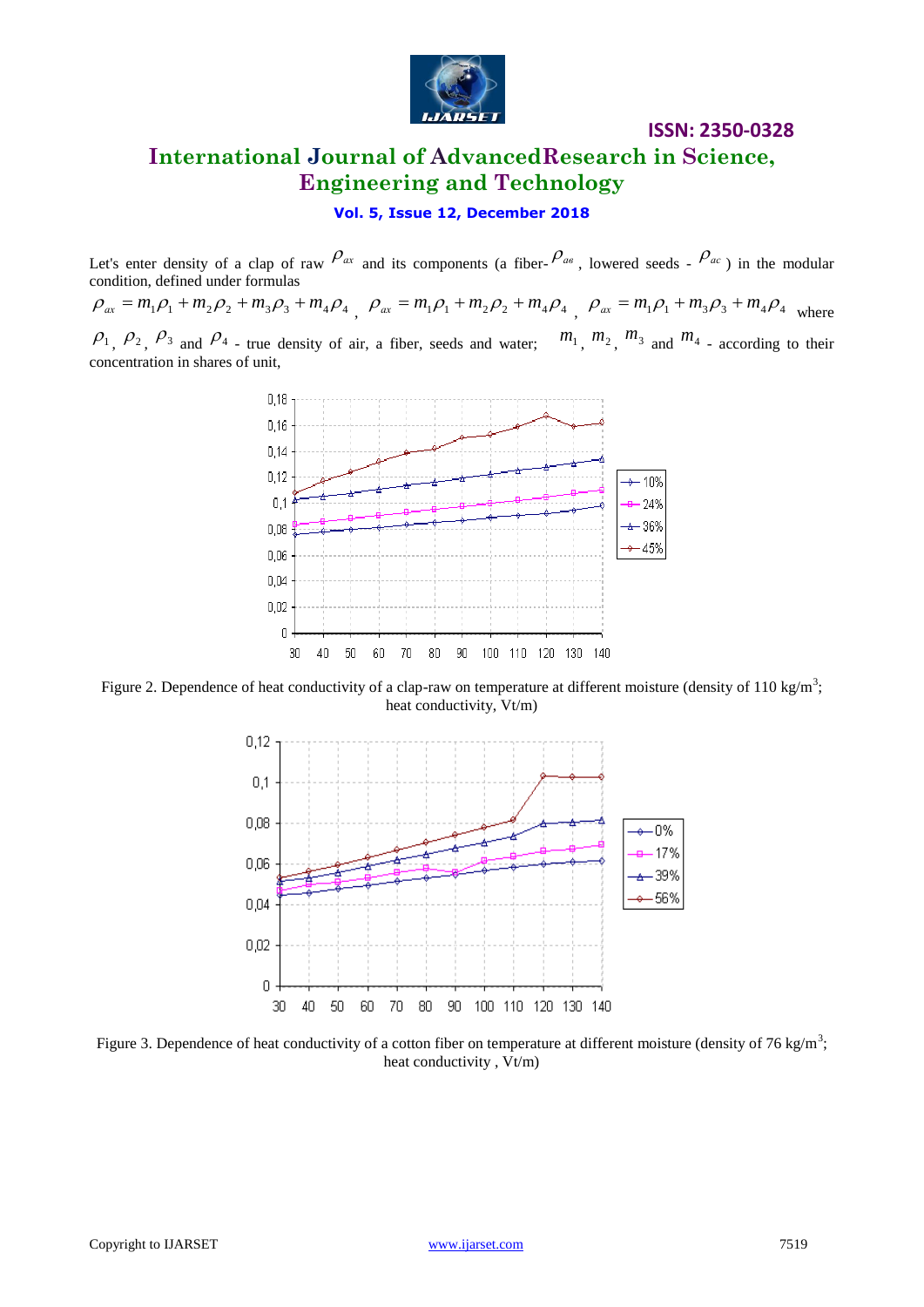

### **International Journal of AdvancedResearch in Science, Engineering and Technology**

**Vol. 5, Issue 12, December 2018**



Figure 4. Dependence of heat conductivity of the lowered seeds on temperature at different moisture (humidity in %, heat conductivity  $\lambda$ , Vt/m) and  $m_1 + m_2 + m_3 + m_4 = 1$  for a raw clap,  $m_1 + m_2 + m_4 = 1$  for a fiber,

 $m_1 + m_3 + m_4 = 1$  for seeds. At  $T > 100\degree C$  size  $m_4$  will correspond concentration of water as a part of steam. As experiences were spent at constant density of a clap of a raw and its components in modular condition  $\rho_{ax} = 110 \kappa z / m^3$ ,  $\rho_{ae} = 76 \kappa z / m^3$ ,  $\rho_{ac} = 76 \kappa z / m^3$  to temperature and humidity change there is under different laws a redistribution of concentration of air  $m_1$ , fibers  $m_2$ , seeds  $m_3$  u of water  $m_4$  as a part of a clap of a raw and its

components. These can explain considerable change of behavior of curves near to point  $T = 100\degree C$  where water completely turns to steam. It is especially appreciable for curve dependences of heat conductivity of seeds on temperature at big moisture (fig. 4)

Apparently to dependence of heat conductivity on temperature practical submits linear, or it is more exact to the square-law law. Experimental curves for heat conductivity of a damp clap-raw and its components we shall present by means of the general dependence

$$
\lambda = aT^2 + bT + c \, ;
$$

Where  $a$ ,  $b$ <sub>H</sub>  $c$  - the constants depending on humidity  $u$  and defined from an extremefunction of a square-law deviation

$$
S = \sum_{i=1}^{N} (y_i - aT_i^2 - bT_i - c)^2 ;
$$

Where  $y_i$  - skilled values of heat conductivity at temperature  $T_i$  for the fixed humidity of a material,  $N$  - quantity of experimental points.

The relative divergence of skilled data of heat conductivity with its values calculated under the formula (1) was estimated under the formula [4]

$$
\Delta_i = \frac{\left|y_i - aT_i^2 - bT_i - c\right|100\%}{y_i};
$$

Practical application of the formula (1) causes inconvenience as factors  $\alpha$ ,  $\dot{b}$  u  $\dot{c}$  implicitly depend on humidity  $\dot{u}$ . Therefore we enter the formula containing obvious dependence of heat conductivity from humidity. Dependence (1) we will present in a kind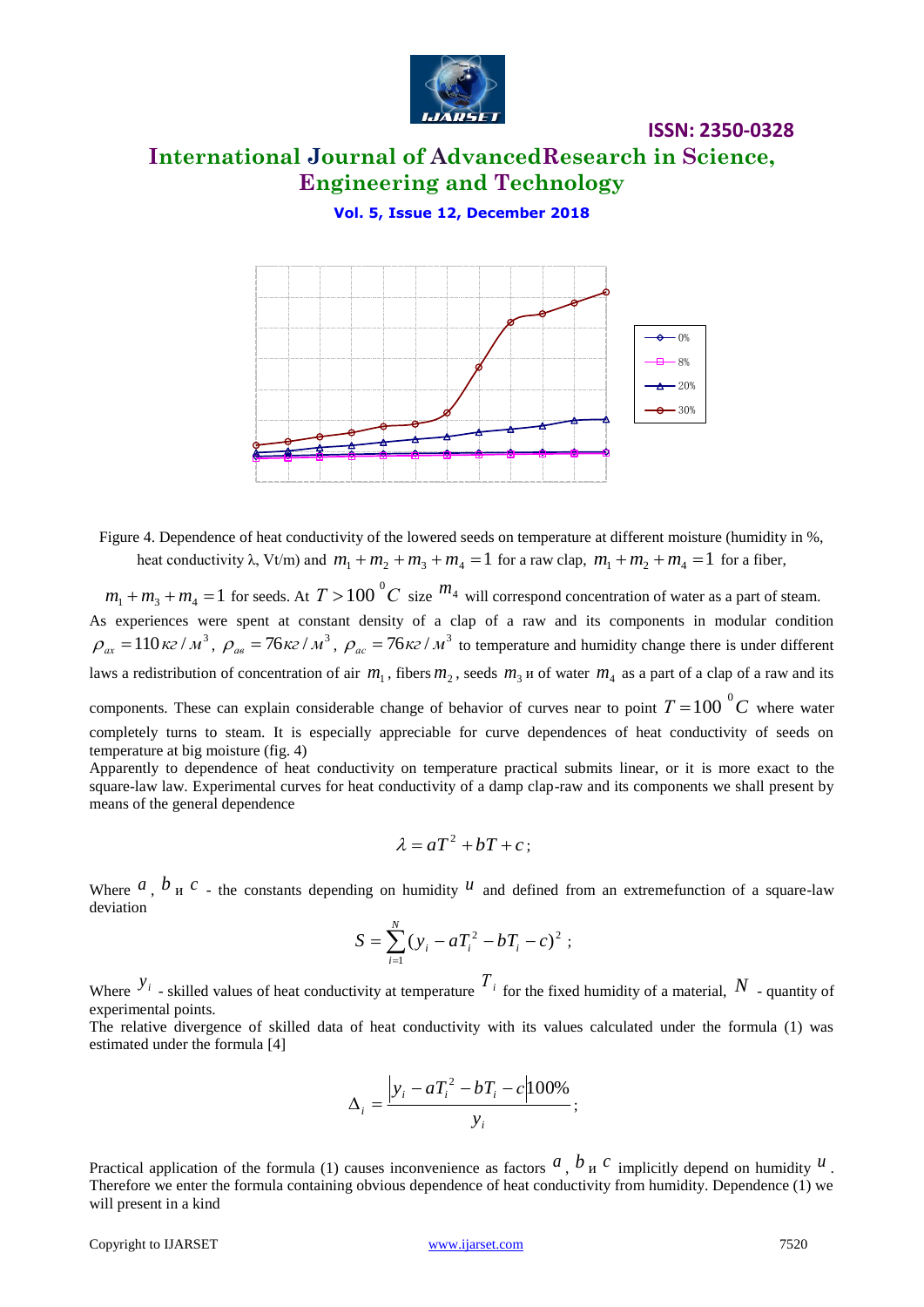

### **ISSN: 2350-0328 International Journal of AdvancedResearch in Science, Engineering and Technology**

**Vol. 5, Issue 12, December 2018**

2  $n_1 u + n_0 u$  $\lambda = (k_2 u^2 + k_1 u + k_0)(a_* T^2 + b_* T + c_*)$ 

$$
a_* = -0.872 \cdot 10^{-4}, b_* = 0.0454, c_* = 7.987, k_2 = 0.00045, k_1 = -0.014, k_0 = 0.891
$$
  
\n
$$
W = 10\%
$$
  
\n
$$
W = 24\%
$$
  
\n
$$
a = 0.0000374, b = 0.0128, c := 7.2504
$$
  
\n
$$
a = 0.3796 \cdot 10^{-5}, b = 0.0228, c = 7.7216
$$

| Table 1. Comparison of skilled data of change of heat conductivity of a clap - of raw $\lambda \cdot 10^2 = La$ (Vt/m.) |
|-------------------------------------------------------------------------------------------------------------------------|
| from temperature at various values with results of calculations under formulas (5) and (6)                              |

| $\lambda = (k_2 u^2 + k_1 u + k_0)(a_* T^2 + b_* T + c_*)$                                                                                                                                                                                                                                                                                                                                                                                                                                                                                                                                                                                                   |                                                                                                                     |              |                |                                         |                |                |                                                                                                                                                                                                                       |                   |                |                |  |  |
|--------------------------------------------------------------------------------------------------------------------------------------------------------------------------------------------------------------------------------------------------------------------------------------------------------------------------------------------------------------------------------------------------------------------------------------------------------------------------------------------------------------------------------------------------------------------------------------------------------------------------------------------------------------|---------------------------------------------------------------------------------------------------------------------|--------------|----------------|-----------------------------------------|----------------|----------------|-----------------------------------------------------------------------------------------------------------------------------------------------------------------------------------------------------------------------|-------------------|----------------|----------------|--|--|
| Where $k_0, k_1, k_2$ - the new constants defined by practical consideration, $a_{*}$ , $b_{*}$ and $c_{*}$ - average values on humidity<br>of constants $a, b$ and $c$ .                                                                                                                                                                                                                                                                                                                                                                                                                                                                                    |                                                                                                                     |              |                |                                         |                |                |                                                                                                                                                                                                                       |                   |                |                |  |  |
| In tables 1-3 values of constants $a, b, c, a^*, b^*, c^*, k_2, k_1, k_0$ and the given heat conductivity depending on the<br>temperature, received by practical consideration and results of calculations under formulas (1) and (2) for various                                                                                                                                                                                                                                                                                                                                                                                                            |                                                                                                                     |              |                |                                         |                |                |                                                                                                                                                                                                                       |                   |                |                |  |  |
| values of humidity are presented. From tabular data follows, (2) value of constant $k_2$ практически is equal in the                                                                                                                                                                                                                                                                                                                                                                                                                                                                                                                                         |                                                                                                                     |              |                |                                         |                |                |                                                                                                                                                                                                                       |                   |                |                |  |  |
|                                                                                                                                                                                                                                                                                                                                                                                                                                                                                                                                                                                                                                                              |                                                                                                                     |              |                |                                         |                |                |                                                                                                                                                                                                                       |                   |                |                |  |  |
| formula to zero that will be coordinated with the formula offered in work [1]. Factors $a, b, c, a^*$ , $b^*$ and $c^*$ at<br>different moisture differ from each other, that specifies in various character of course warmly and processes in the clap<br>a raw, a fiber and seeds. Thus the picture of change of heat conductivity of a clap of a raw and its components at small<br>measure is close to each other. Essential difference is found out at great values of humidity where at the expense of<br>activity mass-transfer the process, connected with the evaporation phenomenon, heat conductivity of seeds undergoes<br>considerable changes. |                                                                                                                     |              |                |                                         |                |                |                                                                                                                                                                                                                       |                   |                |                |  |  |
|                                                                                                                                                                                                                                                                                                                                                                                                                                                                                                                                                                                                                                                              | $a_* = -0.872 \cdot 10^{-4}$ , $b_* = 0.0454$ , $c_* = 7.987$ , $k_2 = 0.00045$ , $k_1 = -0.014$ , $k_0 = 0.891$    |              |                |                                         |                |                |                                                                                                                                                                                                                       |                   |                |                |  |  |
|                                                                                                                                                                                                                                                                                                                                                                                                                                                                                                                                                                                                                                                              | $W = 10%$<br>$W = 24\%$                                                                                             |              |                |                                         |                |                |                                                                                                                                                                                                                       |                   |                |                |  |  |
|                                                                                                                                                                                                                                                                                                                                                                                                                                                                                                                                                                                                                                                              |                                                                                                                     |              |                |                                         |                |                | $a = 0.3796 \cdot 10^{-5}$ , $b = 0.0228$ , $c = 7.7216$                                                                                                                                                              |                   |                |                |  |  |
|                                                                                                                                                                                                                                                                                                                                                                                                                                                                                                                                                                                                                                                              |                                                                                                                     |              |                | $a = 0.0000374, b = 0.0128, c = 7.2504$ |                |                |                                                                                                                                                                                                                       |                   |                |                |  |  |
|                                                                                                                                                                                                                                                                                                                                                                                                                                                                                                                                                                                                                                                              |                                                                                                                     |              |                |                                         |                |                | Table 1. Comparison of skilled data of change of heat conductivity of a clap - of raw $\lambda \cdot 10^2 = La$ (Vt/m.)<br>from temperature at various values with results of calculations under formulas (5) and (6) |                   |                |                |  |  |
| $T^0C$                                                                                                                                                                                                                                                                                                                                                                                                                                                                                                                                                                                                                                                       | Experim                                                                                                             | Formul       | Pogr.          | Formula                                 | Pogr.          | Experi         | Formula                                                                                                                                                                                                               | Pogr.             | Formula        | Pogr.          |  |  |
|                                                                                                                                                                                                                                                                                                                                                                                                                                                                                                                                                                                                                                                              | ent                                                                                                                 | as(1)        | $\Delta_i$ (%) | S<br>(2)                                | $\Delta_i$ (%) | ment           | S<br>(1)                                                                                                                                                                                                              | $\Delta_i$ (%)    | S<br>(2)       | $\Delta_i$ (%) |  |  |
| $30\,$                                                                                                                                                                                                                                                                                                                                                                                                                                                                                                                                                                                                                                                       | 7.64                                                                                                                | 7.67         | 0.367          | 7.38                                    | 3.409          | 8.41           | 8.41                                                                                                                                                                                                                  | $\boldsymbol{0}$  | 7.548          | 10.24          |  |  |
| 40                                                                                                                                                                                                                                                                                                                                                                                                                                                                                                                                                                                                                                                           | 7.82                                                                                                                | 7.82         | $\theta$       | 7.69                                    | 1.633          | 8.64           | 8.64                                                                                                                                                                                                                  | $\mathbf{0}$      | 7.868          | 8.933          |  |  |
| 50                                                                                                                                                                                                                                                                                                                                                                                                                                                                                                                                                                                                                                                           | 7.99                                                                                                                | 7.98         | 0.076          | 7.99                                    | 0.013          | 8.87           | 8.87                                                                                                                                                                                                                  | $\theta$          | 8.174          | 7.849          |  |  |
| 60                                                                                                                                                                                                                                                                                                                                                                                                                                                                                                                                                                                                                                                           | 8.16                                                                                                                | 8.15         | 0.084          | 8.276                                   | 1.421          | 9.11           | 9.1                                                                                                                                                                                                                   | 0.073             | 8.465          | 7.078          |  |  |
| 70                                                                                                                                                                                                                                                                                                                                                                                                                                                                                                                                                                                                                                                           | 8.37                                                                                                                | 8.33         | 0.481          | 8.547                                   | 2.114          | 9.33           | 9.34                                                                                                                                                                                                                  | 0.067             | 8.742          | 6.298          |  |  |
| 80                                                                                                                                                                                                                                                                                                                                                                                                                                                                                                                                                                                                                                                           | 8.54                                                                                                                | 8.51         | 0.306          | 8.804                                   | 3.578          | 9.56           | 9.57                                                                                                                                                                                                                  | 0.104             | 9.005          | 5.801          |  |  |
| 90                                                                                                                                                                                                                                                                                                                                                                                                                                                                                                                                                                                                                                                           | 8.72                                                                                                                | 8.70         | 0.166          | 9.047                                   | 3.754          | 9.81           | 9.80                                                                                                                                                                                                                  | 0.056             | 9.254          | 5.665          |  |  |
| 100                                                                                                                                                                                                                                                                                                                                                                                                                                                                                                                                                                                                                                                          | 8.90                                                                                                                | 8.90         | $\overline{0}$ | 9.276                                   | 4.233          | 10.04          | 10.04                                                                                                                                                                                                                 | $\boldsymbol{0}$  | 9.488          | 5.489          |  |  |
| 110                                                                                                                                                                                                                                                                                                                                                                                                                                                                                                                                                                                                                                                          | 9.09                                                                                                                | 9.11         | 0.233          | 9.492                                   | 4.424          | 10.28          | 10.27                                                                                                                                                                                                                 | 0.042             | 9.709          | 5.552          |  |  |
| 120<br>130                                                                                                                                                                                                                                                                                                                                                                                                                                                                                                                                                                                                                                                   | 9.27<br>9.45                                                                                                        | 9.32         | 0.595          | 9.694<br>9.881                          | 4.571          | 10.51<br>10.76 | 10.51<br>10.75                                                                                                                                                                                                        | $\bf{0}$<br>0.093 | 9.915          | 5.567          |  |  |
| 140                                                                                                                                                                                                                                                                                                                                                                                                                                                                                                                                                                                                                                                          | 9.89                                                                                                                | 9.54<br>9.77 | 1.023<br>1.155 | 10.05                                   | 4.565<br>1.671 | 10.98          | 10.99                                                                                                                                                                                                                 | 0.075             | 10.11<br>10.28 | 6.065<br>6.239 |  |  |
|                                                                                                                                                                                                                                                                                                                                                                                                                                                                                                                                                                                                                                                              | $W = 36\%$                                                                                                          |              |                |                                         |                | $W = 45%$      |                                                                                                                                                                                                                       |                   |                |                |  |  |
|                                                                                                                                                                                                                                                                                                                                                                                                                                                                                                                                                                                                                                                              |                                                                                                                     |              |                |                                         |                |                |                                                                                                                                                                                                                       |                   |                |                |  |  |
|                                                                                                                                                                                                                                                                                                                                                                                                                                                                                                                                                                                                                                                              | $a = 0.167 \cdot 10^{-4}$ , $b = 0.02554$ , $c = 9.5167$<br>$a = -0.407 \cdot 10^{-3}$ , $b = 0.1204$ , $c = 7.462$ |              |                |                                         |                |                |                                                                                                                                                                                                                       |                   |                |                |  |  |
|                                                                                                                                                                                                                                                                                                                                                                                                                                                                                                                                                                                                                                                              | Copyright to IJARSET<br>www.ijarset.com<br>7521                                                                     |              |                |                                         |                |                |                                                                                                                                                                                                                       |                   |                |                |  |  |

$$
W = 36\%
$$
  
 
$$
W = 45\%
$$
  
 
$$
a = 0.167 \cdot 10^{-4}, b = 0.02554, c = 9.5167
$$
  
 
$$
a = -0.40
$$

$$
\frac{1}{2}
$$

$$
a = -0.407 \cdot 10^{-3}, b = 0.1204, c = 7.462
$$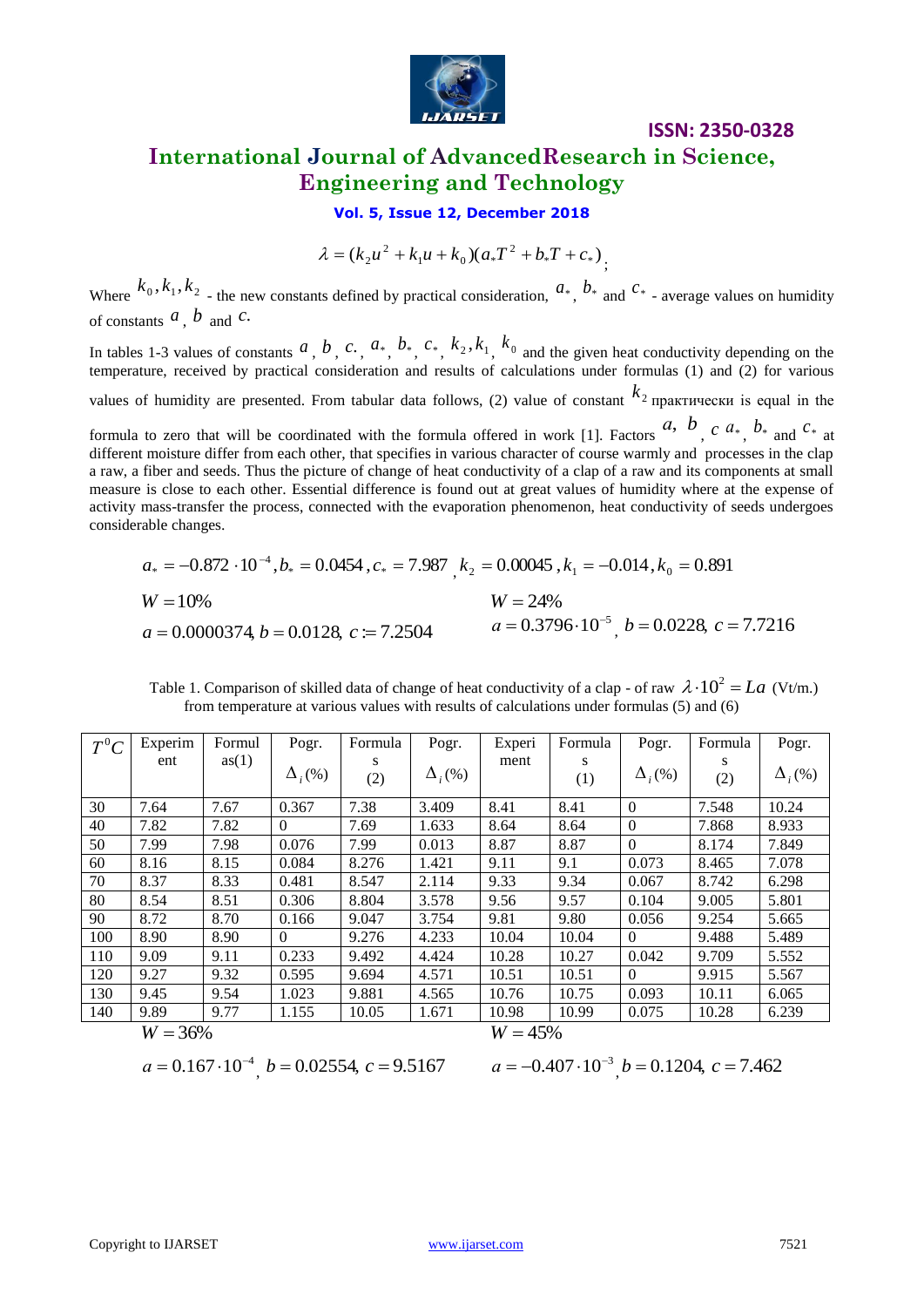

### **International Journal of AdvancedResearch in Science, Engineering and Technology**

#### **Vol. 5, Issue 12, December 2018**

Table 2. Comparison of skilled data of change of heat conductivity of fibre  $\lambda \cdot 10^2 = La$  (Vt/m.) from temperature at various values moisture with results of calculations under formulas (5) and (6)

| $T^0C$ | Experim | Formul | Pogr.          | Formula  | Pogr.          | Experi | Formula  | Pogr.                     | Formula  | Pogr.          |
|--------|---------|--------|----------------|----------|----------------|--------|----------|---------------------------|----------|----------------|
|        | ent     | as(1)  | $\Delta_i$ (%) | S<br>(2) | $\Delta_i$ (%) | ment   | S<br>(1) | $\Delta$ <sub>i</sub> (%) | S<br>(2) | $\Delta$ , (%) |
| 30     | 10.33   | 10.29  | 0.308          | 9.000    | 12.93          | 10.78  | 10.71    | 0.668                     | 10.86    | 0.813          |
| 40     | 10.54   | 10.56  | 0.241          | 9.376    | 11.04          | 11.69  | 11.63    | 0.537                     | 11.33    | 3.095          |
| 50     | 10.82   | 10.84  | 0.147          | 9.740    | 9.806          | 12.39  | 12.46    | 0.605                     | 11.77    | 5.018          |
| 60     | 11.11   | 11.11  | $\Omega$       | 10.09    | 10.72          | 13.19  | 13.22    | 0.239                     | 12.19    | 7.598          |
| 70     | 11.38   | 11.39  | 0.062          | 10.41    | 11.65          | 13.90  | 13.89    | 0.024                     | 12.59    | 9.446          |
| 80     | 11.66   | 11.67  | 0.065          | 10.73    | 12.24          | 14.23  | 14.49    | 1.829                     | 12.97    | 8.885          |
| 90     | 11.97   | 11.95  | 0.154          | 11.02    | 12.41          | 15.07  | 15.00    | 0.447                     | 13.33    | 11.59          |
| 100    | 12.24   | 12.24  | $\Omega$       | 11.31    | 12.62          | 15.25  | 15.43    | 1.203                     | 13.66    | 10.41          |
| 110    | 12.54   | 12.53  | 0.083          | 11.57    | 12.54          | 15.89  | 15.78    | 0.673                     | 13.98    | 12.02          |
| 120    | 12.82   | 12.82  | $\theta$       | 11.81    | 12.52          | 16.78  | 16.05    | 4.343                     | 14.28    | 14.9           |
| 130    | 13.14   | 13.12  | 0.145          | 12.04    | 11.93          | 15.90  | 15.90    | 2.125                     | 14,56    | 8.47           |
| 140    | 13.40   | 13.42  | 0.161          | 12.25    | 11.61          | 16.19  | 16.34    | 0.947                     | 14.81    | 8.53           |
|        |         |        |                |          |                |        |          |                           |          |                |

$$
a_* = 0.6458 \cdot 10^{-4}
$$
,  $b_* = 0.01751$ ,  $c_* = 4.3544$ ,  $k_2 = 0.00028$ ,  $k_1 = 0.005$ ,  $k_0 = 0.85$ 

 $W = 0\%$  $W = 0\%$ <br>  $a = -0.4608 \cdot 10^{-5}$ ,  $b = 0.0157$ ,  $c := 4.171$ <br>  $a = 0.14$  $a = 0.14 \cdot 10^{-4}$ ,  $b = 0.01826$ ,  $c = 4.1476$ 

Table 3. Comparison of skilled data of change of heat conductivity downy cotton-seed  $\lambda = La$  (Vt/m.) from temperature at various values moisture with results of calculations under formulas (5) and (6)

| $T^0C$ | Experim                            | Formul | Pogr.          | Formula | Pogr.          | Experi                                    | Formula | Pogr.          | Formula | Pogr.          |
|--------|------------------------------------|--------|----------------|---------|----------------|-------------------------------------------|---------|----------------|---------|----------------|
|        | ent                                | as(1)  | $\Delta_i$ (%) | S       | $\Delta_i$ (%) | ment                                      | S       | $\Delta_i$ (%) | S       | $\Delta_i$ (%) |
|        |                                    |        |                | (2)     |                |                                           | (1)     |                | (2)     |                |
| 30     | 4.68                               | 4.382  | 0.891          | 4.200   | 10.31          | 4.68                                      | 4.707   | 0.598          | 4.657   | 0.491          |
| 40     | 4.775                              | 4.792  | 0.363          | 4.385   | 8.175          | 4.89                                      | 4.900   | 0.210          | 4.865   | 0.514          |
| 50     | 4.92                               | 4.947  | 0.518          | 4.583   | 6.851          | 5.12                                      | 5.096   | 0.477          | 5.085   | 0.687          |
| 60     | 5.08                               | 5.10   | 0.349          | 4.792   | 5.666          | 5.34                                      | 5.293   | 0.869          | 5.137   | 0.431          |
| 70     | 5.245                              | 5.249  | 0.076          | 5.012   | 4.434          | 5.56                                      | 5.495   | 1.181          | 5.561   | 0.024          |
| 80     | 5.395                              | 5.399  | 0.081          | 5.244   | 2.806          | 5.78                                      | 5.698   | 1.419          | 5.818   | 0.656          |
| 90     | 5.54                               | 5.549  | 0.160          | 5.486   | 0.978          | 5.57                                      | 5.904   | 6.002          | 6.087   | 9.275          |
| 100    | 5.70                               | 5.697  | 0.046          | 5.739   | 0.684          | 6.17                                      | 6.113   | 0.915          | 6.367   | 3.201          |
| 110    | 5.87                               | 5.845  | 0.426          | 6.003   | 2.268          | 6.37                                      | 6.325   | 0.697          | 6.660   | 4.562          |
| 120    | 6.04                               | 5.991  | 0.800          | 6.278   | 3.944          | 6.63                                      | 6.540   | 1.352          | 6.966   | 5.066          |
| 130    | 6.13                               | 6.137  | 0.041          | 6.564   | 6.911          | 6.76                                      | 6.758   | 0.030          | 7.283   | 7.741          |
| 140    | 6.18                               | 6.282  | 0.678          | 6.861   | 9.959          | 6.94                                      | 6.978   | 0.553          | 7.613   | 9.696          |
|        | <b>TTT</b><br>$\sim$ $\sim$ $\sim$ |        |                |         |                | <b>TTT</b><br>$\sim$ $\sim$ $\sim$ $\sim$ |         |                |         |                |

$$
W=39\%
$$

*W* = 39%<br>  $a = 0.8766 \cdot 10^{-5}$ , *b* = 0.02823, *c* = 4.1888 *a* = 0.0024, *b* = 0.00784, *c* = 4.911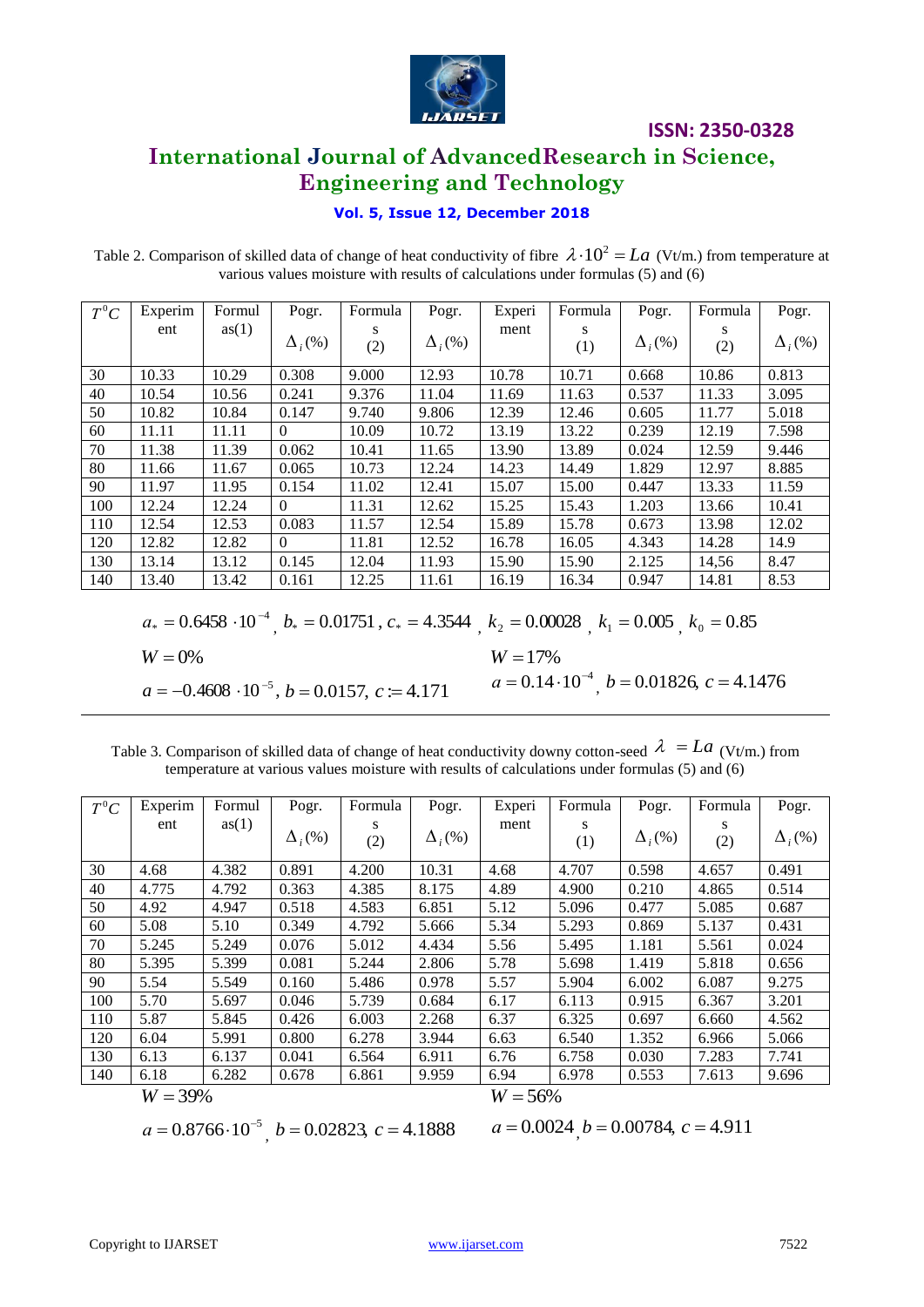

### **International Journal of AdvancedResearch in Science, Engineering and Technology**

**Vol. 5, Issue 12, December 2018**

Table 4. Comparison of skilled data of change of heat conductivity downy cotton-seed  $\lambda = La$  (Vt/m.) from temperature at various values moisture with results of calculations under formulas (5) and (6)

| $T^0C$ | Experim | Formul | Pogr.          | Formula  | Pogr.          | Experi | Formula  | Pogr.          | Formula  | Pogr.                     |
|--------|---------|--------|----------------|----------|----------------|--------|----------|----------------|----------|---------------------------|
|        | ent     | as(1)  | $\Delta_i$ (%) | S<br>(2) | $\Delta_i$ (%) | ment   | S<br>(1) | $\Delta_i$ (%) | S<br>(2) | $\Delta$ <sub>i</sub> (%) |
| 30     | 5.15    | 5.043  | 1.103          | 5.367    | 5.235          | 5.31   | 5.362    | 0.981          | 6.013    | 13.25                     |
| 40     | 5.34    | 5.332  | 0.145          | 5.606    | 4.990          | 5.64   | 5.608    | 0.557          | 6.282    | 11.38                     |
| 50     | 5.59    | 5.662  | 0.581          | 5.860    | 4.830          | 5.97   | 5.903    | 1.121          | 6.566    | 9.983                     |
| 60     | 5.87    | 5.914  | 0.757          | 6.127    | 4.388          | 6.32   | 6.245    | 1.177          | 6.865    | 8.636                     |
| 70     | 6.19    | 6.208  | 0.293          | 6.409    | 3.541          | 6.68   | 6.636    | 0.655          | 7.181    | 7.505                     |
| 80     | 6.48    | 6.503  | 0.365          | 6.705    | 3.470          | 7.05   | 7.075    | 0.352          | 7.512    | 6.562                     |
| 90     | 6.78    | 6.800  | 0.308          | 7.014    | 3.460          | 7.44   | 7.561    | 1.632          | 7.859    | 5.639                     |
| 100    | 7.06    | 7.100  | 0.564          | 7.338    | 3.941          | 7.79   | 8.096    | 3.929          | 8.222    | 5.549                     |
| 110    | 7.36    | 7.400  | 0.552          | 7.676    | 4.294          | 8.17   | 8.679    | 6.228          | 8.600    | 5.272                     |
| 120    | 7.98    | 7.703  | 3.469          | 8.028    | 0.599          | 10.3   | 9.309    | 9.615          | 8.994    | 12.67                     |
| 130    | 8.06    | 8.00   | 0.653          | 8.393    | 4.139          | 10.27  | 10.00    | 2.742          | 9.405    | 8.423                     |
| 140    | 8.14    | 8.313  | 2.130          | 8.773    | 7.783          | 10.24  | 10.71    | 4.640          | 9.830    | 3.998                     |

$$
a_* = -0.851 \cdot 10^{-6}
$$
,  $b_* = 0.000282$ ,  $c_* = 0.0706$ ,  $k_2 = 0$ ,  $k_1 = -0.01$ ,  $k_0 = 1.05$ 

 $T \ ^0C \ ^W = 0$  %  $W = 0$ %<br>  $a = -10^{-6}$ ,  $b = 0.00031$ ,  $c = 0.07426$ <br>  $a = -6$ 

%  $\kappa_2 = 0.001$ ,  $k_1 = -0.008$  $a = -6.6 \cdot 10^{-7}$ ,  $b = 0.00026$ ,  $c = 0.0692$ 

Table 5. Comparison of skilled data of change of heat conductivity downy cotton-seed  $\lambda = La$  (Vt/m.) from temperature at various values moisture with results of calculations under formulas (5) and (6)

| $T^0C$   | Experi    | Formula | Pogr.          | Formula | Pogr. $\Delta_i$ | Experi | Formula | Pogr.                     | Formula | Pogr.          |  |
|----------|-----------|---------|----------------|---------|------------------|--------|---------|---------------------------|---------|----------------|--|
|          | ment      | s(1)    |                | S       |                  | ment   | S       |                           | S       |                |  |
|          |           |         | $\Delta_i$ (%) | (2)     | (% )             |        | (1)     | $\Delta$ <sub>i</sub> (%) | (2)     | $\Delta_i$ (%) |  |
|          |           |         |                |         |                  |        |         |                           |         |                |  |
| 30       | 0.0823    | 0.0825  | 0.2901         | 0.0822  | 0.1519           | 0.0762 | 0.076   | 0.217                     | 0.0760  | 0.3753         |  |
| 40       | 0.0847    | 0.0849  | 0.2144         | 0.0845  | 0.2266           | 0.0782 | 0.078   | 0.353                     | 0.0781  | 0.1671         |  |
| 50       | 0.0872    | 0.0870  | 0.2096         | 0.0866  | 0.6166           | 0.0806 | 0.080   | 0.178                     | 0.0800  | 0.6706         |  |
| 60       | 0.0893    | 0.0889  | 0.3688         | 0.0864  | 0.7415           | 0.0830 | 0.082   | 0.837                     | 0.0819  | 1.3440         |  |
| 70       | 0.0911    | 0.9066  | 0.4756         | 0.0904  | 0.7305           | 0.0843 | 0.084   | 0.330                     | 0.0835  | 0.8965         |  |
| 80       | 0.0923    | 0.0922  | 0.1293         | 0.0920  | 0.2682           | 0.0854 | 0.085   | 0.241                     | 0.0850  | 0.4228         |  |
| 90       | 0.0932    | 0.0935  | 0.3082         | 0.0935  | 0.3128           | 0.0867 | 0.087   | 0.415                     | 0.0864  | 0.3824         |  |
| 100      | 0.0942    | 0.0946  | 0.4104         | 0.0947  | 0.5859           | 0.0879 | 0.088   | 0.549                     | 0.0875  | 0.4177         |  |
| 110      | 0.0952    | 0.0955  | 0.2928         | 0.0958  | 0.6655           | 0.0898 | 0.089   | 0.251                     | 0.0885  | 1.4120         |  |
| 120      | 0.0961    | 0.0962  | 0.0663         | 0.0967  | 0.6622           | 0.0906 | 0.090   | 0.                        | 0.0893  | 1.3619         |  |
| 130      | 0.0968    | 0.0966  | 0.1638         | 0.0974  | 0.6824           | 0.0917 | 0.091   | 0.151                     | 0.0900  | 1.8157         |  |
| 140      | 0.0971    | 0.0969  | 0.1938         | 0.0980  | 0.9328           | 0.0924 | 0.092   | 0.045                     | 0.0906  | 2.0144         |  |
| $T\ ^0C$ | $W = 20%$ |         |                |         | $W = 30\%$       |        |         |                           |         |                |  |

$$
a = 0.217 \cdot 10^{-5}
$$
,  $b = 0.000664$ ,  
\n $c = 0.071387$   
\n $a_* = 0.2045 \cdot 10^{-5}$ ,  $b_* = 0.0009$ ,  $c_* = 0.0734$ 

<sup>5</sup>,  $b_* = 0.0009$ ,  $c_* = 0.0734$   $k_2 = 0.00312$ ,  $k_1 = -0.1253$ ,  $k_0 = 2.128$  $a = -0.143 \cdot 10^{-6}$ ,  $b = 0.00146$ ,  $c = 0.0738$ ,  $a_* = 0.2045 \cdot 10^{-5}, b_* = 0.0009, c_* = 0.0734$